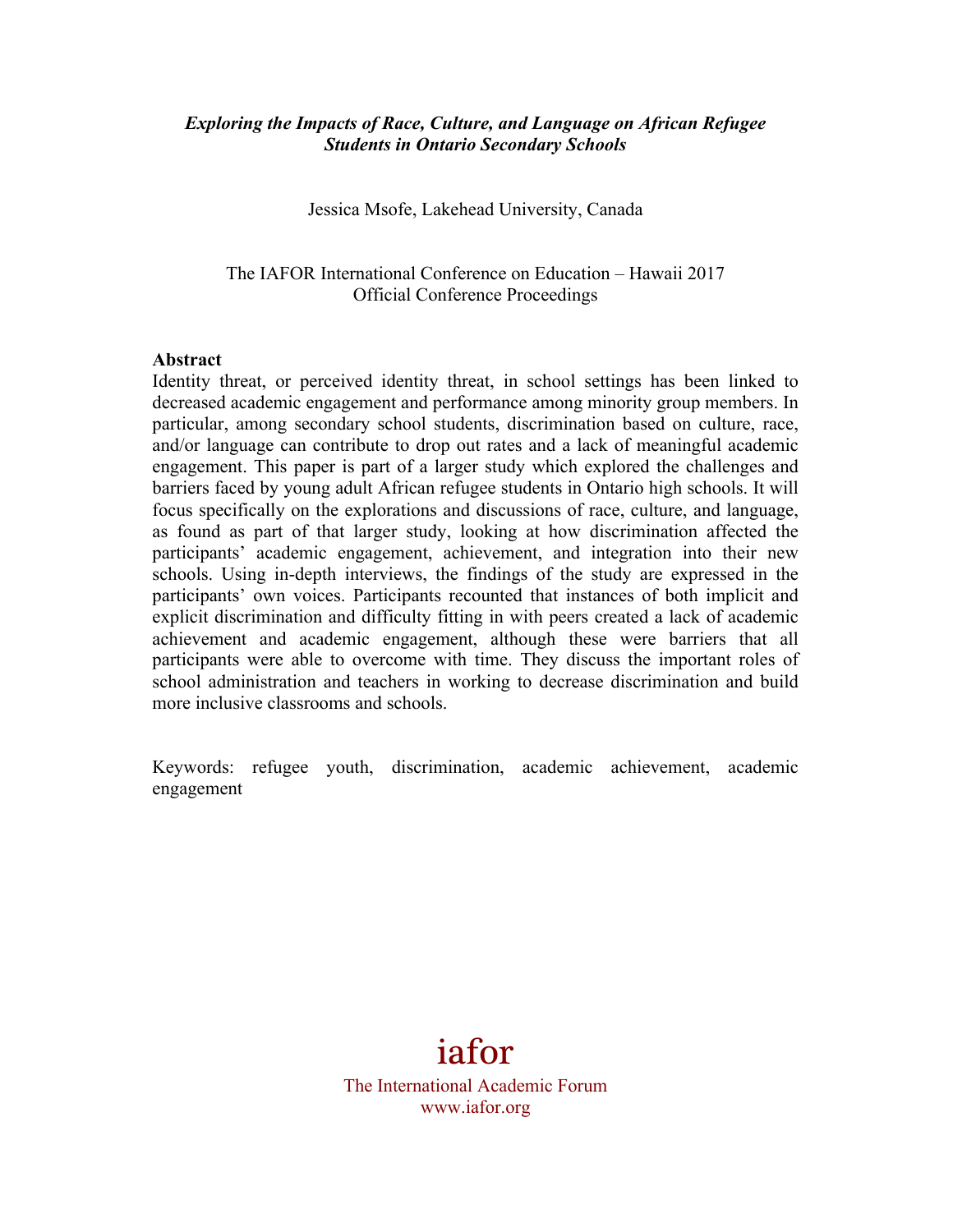#### **Introduction**

The number of refugees entering Western countries is increasing. Specifically, the number of African refugees has been drastically increasing in western countries such as Canada, Australia, and the United States (Anders, 2012; Dooley, 2009; Kanu, 2008). While estimates tend to differ slightly amongst organizations, Canada typically accepts and resettles between 25,000 and 31,000 refugees each year, with 23,286 being resettled in 2014 (Citizenship & Immigration, 2015). From 2004 to 2013, of the Top 10 Source Countries for refugees to Canada, two were African nations: Nigeria and Zimbabwe (Citizenship & Immigration, 2015).Also, in 2014, of the Top 25 Source Countries, seven countries listed were African nations (Eritrea, Congo, Somalia, Ethiopia, Nigeria, Burundi, and South Sudan), accounting for more than 26% of the total refugees accepted that year (Citizenship & Immigration, 2015). Not only does Canada, and Ontario in particular, take in large numbers of refugees each year, but the number of refugees accepted is expected to increase by 20% each year (Citizenship and Immigration Canada, 2013). These numbers are quite significant and indicate that refugee students are becoming more common in our schools and classrooms. In fact, Simbandumwe (2007) reports that in the province of Manitoba, 69% of recent immigrants from African countries have come as refugees. However, while the numbers of such students are increasing, school programming has not adapted to be able to effectively meet the needs of this group (Cassity & Gow, 2005; DeCapua & Marshall, 2010; Keddie, 2012; Naidoo, 2009; Onsando & Billett, 2009; Tangen, 2009).

Refugee students face many challenges that are not commonly experienced by nonrefugee students, such as a lack of social capital, a lack of English proficiency, a lack of family and/or community support, and/or backgrounds that include little, no, or interrupted formal educational experiences. However, the literature tends to group immigrants and refugees as one homogenous group (Davies, 2008; Matthews, 2008; Segal & Mayadas, 2005; Taylor & Sidhu, 2012), overlooking certain challenges and leading to refugee students often being underserved by teachers and school systems. Because high school graduation remains an elusive goal for many refugee students (Kanu, 2008; Magro, 2009; Naidoo, 2009), educators and educational administrators need to gain a better understanding of factors that affect the academic achievement and success of refugee students, as well as which supports and methods tend to lead to better academic achievement results.

This study sought to uncover some of the common challenges experienced by African young adult refugee students in their quest for academic success. Because these experiences are shared in the participants' own narratives, it is the hope that teachers, school administrators, and community support services will be able to modify their services to better accommodate these students. Specifically, the following questions were explored:

1. What are some of the common challenges faced by African young adult refugee students in regard to their academic achievement?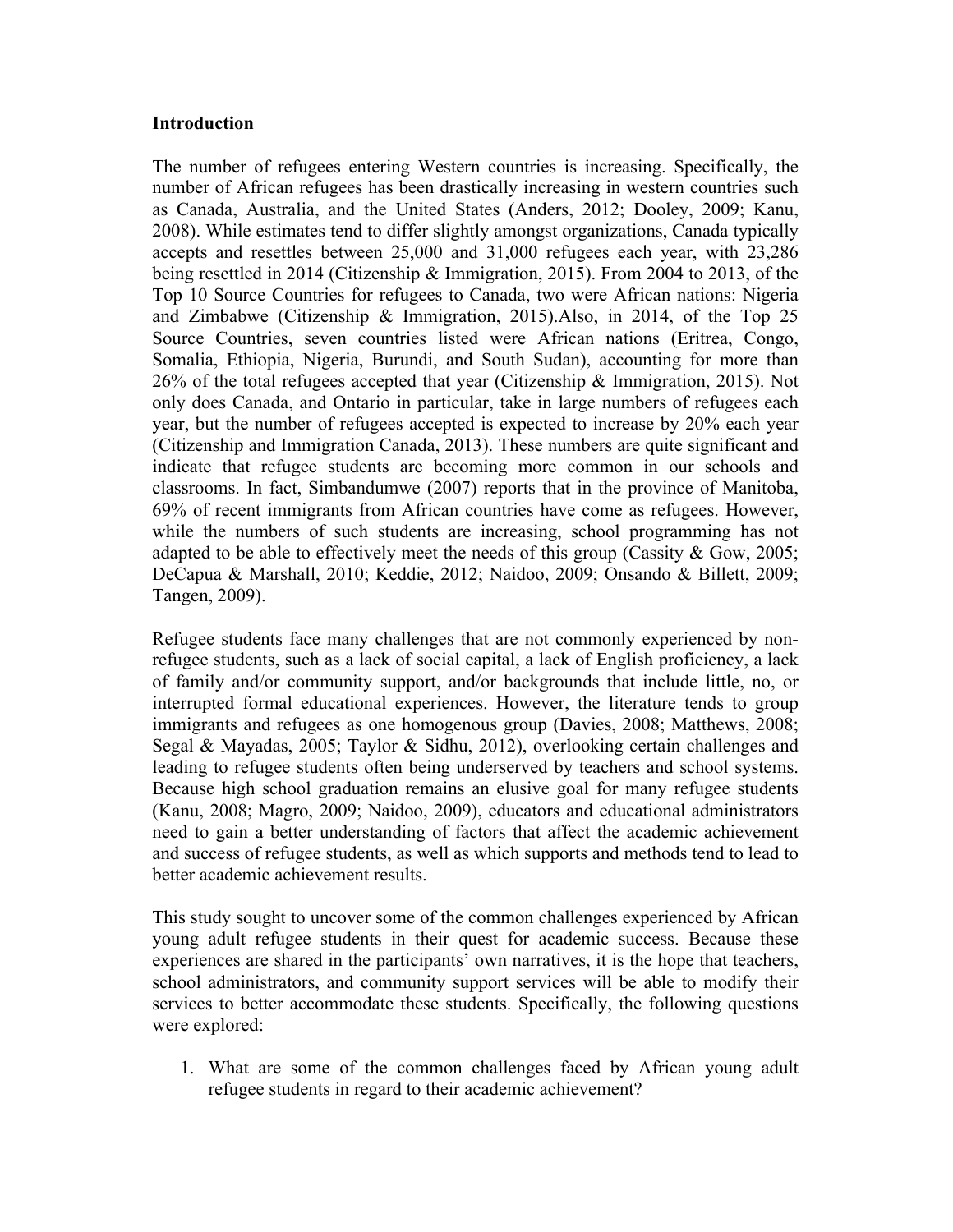2. What can educators and school administrators at the secondary school level do to help these students overcome challenges?

### **Theoretical Framework**

Equity, in general, is the idea, or the quality, of being fair and impartial. In education, the concept of equity represents fairness and impartiality in schooling (Havighurst, 1974; Fiske & Ladd, 2004). In this paper, educational equity is relevant in ensuring that African young adults with refugee status receive equitable and equal treatment in the education system, allowing them to achieve academic success, and later, success and equal opportunities in all aspects of their lives.

## **Methodology**

This study used narrative research design, in an attempt to place importance and emphasis on personal experiences, as well as on collaboration between the researcher and the participants. Researchers in the field discuss narrative research as a collaborative endeavor in which the participants and the researcher interact dynamically to learn and produce purposeful and meaningful stories (Holstein & Gubrium, 1995; Pinnegar & Daynes, 2007). Since narrative research relies upon this collaboration and interaction, both the researcher and participant may ask questions and provide answers in the research process (Holstein & Gubrium, 1995). While there are many types of narrative research forms, this study used personal experience stories, which are studies of the experiences of individuals "found in single or multiple episodes, private situations, or communal folklore" (Creswell, 2012, p. 504). Experiences and challenges were discussed with and retold by participants in the interview process, and as such, are presented in this paper in the words of the participant, who is marked by a pseudonym to protect their identity.

# **Method**

Three semi-structured interviews were conducted with young adults of African origin who entered Canada with refugee status. Two more responses were received, but these potential participants did not fit the criteria, as they had entered Canada as young children, not as young adults. Interviewing a small number of participants allowed for a greater degree of exploration (Glesne, 2006). All interviews, approximately an hour in length, were conducted face-to-face, and audio-recorded and transcribed to allow for more thorough examination. Since the interviews were semistructured, an interview guide was created, but participants decided the direction that the discussion ultimately took. Participants were provided with a copy of the interview guide prior to the interview to give them a chance to reflect on their experiences and answers. Due to the nature of the interview and questions, participants were required to be proficient in English.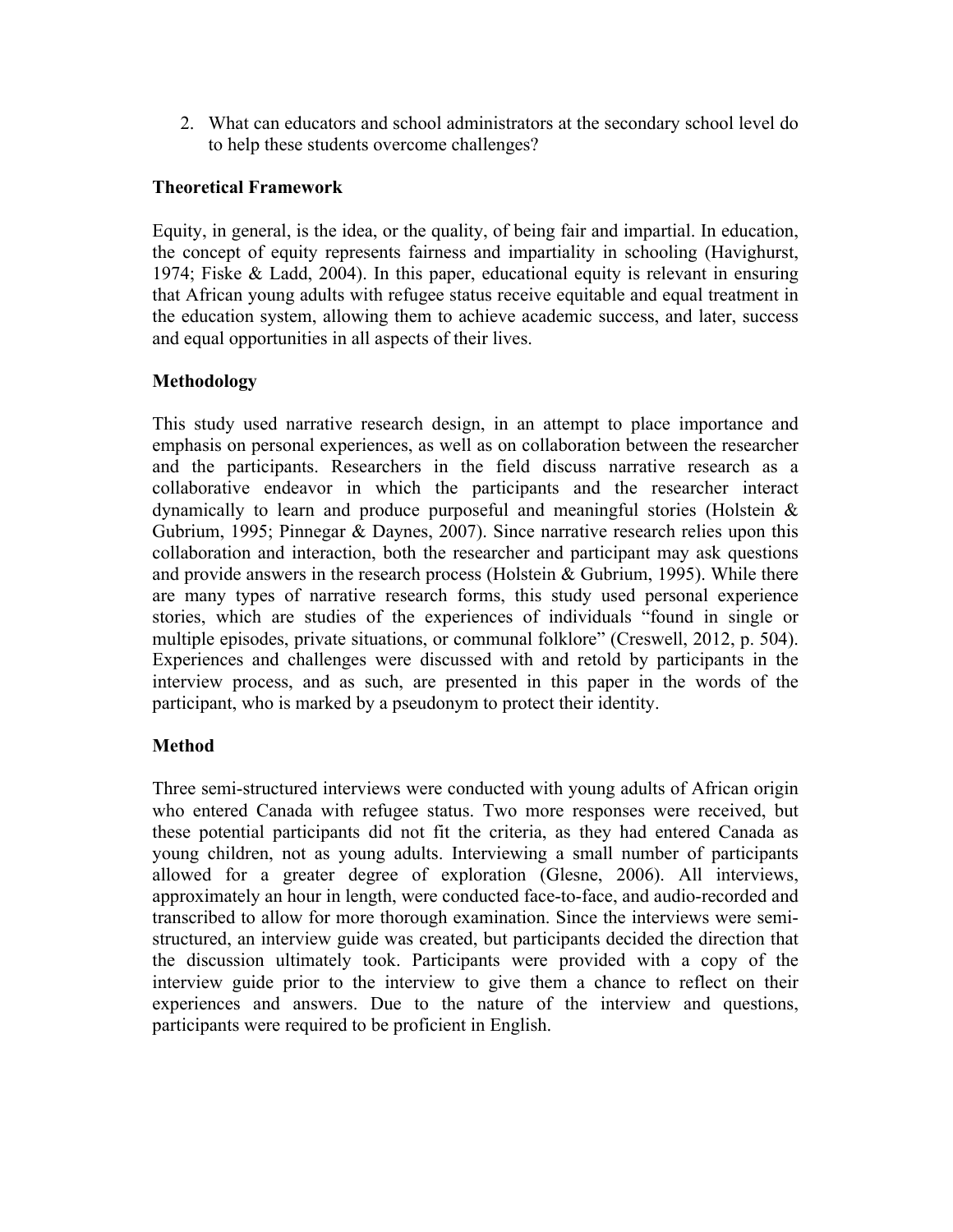### **Findings**

*Language.* The level of English on arrival differed between participants, but two participants frequently named language as one of the largest challenges they faced. For example, Abasi claimed that his level of English on arrival was average, saying:

I could understand and... I was afraid to speak a little bit, but I could clearly understand what people were saying. It's just that I couldn't speak.... I couldn't use my thoughts and then speak up because I was afraid I would say things differently, or I wouldn't say it right, and you know, in high school, and you don't know if somebody's going to laugh at you or whatever, so I was very cautious when it comes to speaking up.

Habimana also self-identified at an intermediate level on arrival, but focused on the difficulty he had in understanding English speakers, specifically with pronunciation and vocabulary:

I wouldn't say it was good English. I would say maybe I was intermediate... African English is totally different from the Canadian English or British English. Back home, we speak in English mixed with, you know, our mother tongue as well. The English which was spoken here in Canada was different. Some words, I couldn't hear them. So communication was a big part of a problem.

Both Abasi and Habimana had backgrounds in English learning before arriving in Canada, although neither spoke English as a mother tongue. While both of them felt somewhat confident in their English skills entering Canada, that confidence seemed to fade as they entered their new high schools and began adapting to their new lives. For instance, when I asked if he found it easy to make new friends, Abasi recounted:

Not in the beginning. Again, the language thing, you know. I wanted to talk, but they talk too fast or too loud.. And I'm like hmmmm... you know what I mean, I want it slow, like let's talk slowly. So I was friends with people who were the same. They weren't really that comfortable with English yet.

Similarly, Habimana, said it was not only the English level that made making friends challenging, but also that he did not share the same interests as his peers, which made communication difficult. At the same time, he also said that, "I believe that they taught me big lessons which kept me pushing to go back to school because hanging out with them, really, whatever English I'm speaking today, I believe I got from them." Here, Habimana acknowledges that while difficult, communicating with peers helped him learn conversational and colloquial language that was not taught in the classroom.

Joseph was the one participant who had very few difficulties communicating in English. Initially struck by his level of English proficiency, I inquired further, and learned that he had attended an English secondary school and also self-taught himself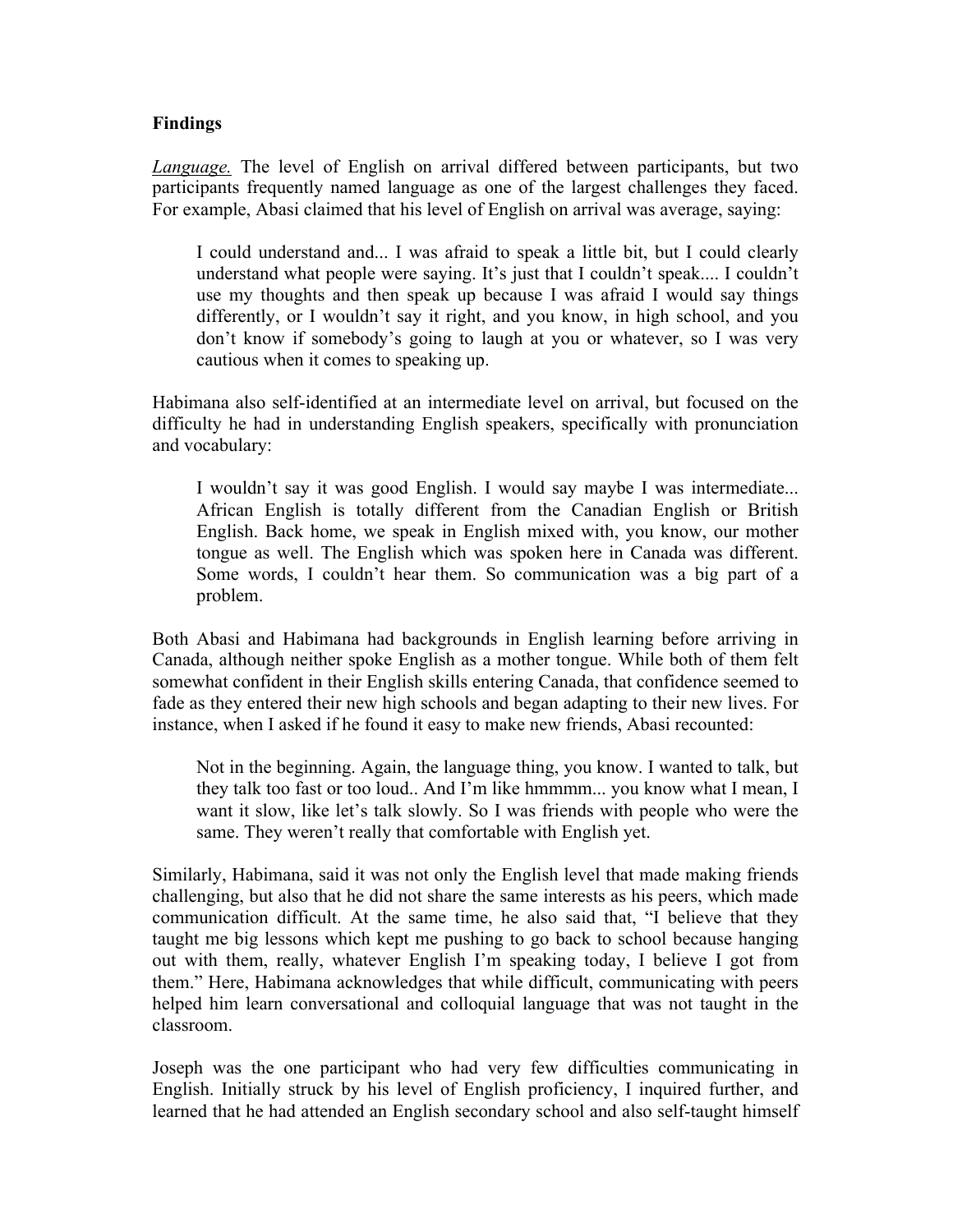English. Upon arrival in Canada, he was at an advanced level of English proficiency and was never required to take any ESL classes. Because of this, did not speak of language barriers in adapting to his school life and personal life in Canada.

Abasi often spoke of a fear of speaking, especially in the beginning, and how teachers can be an important factor in improving confidence and comfortability when contributing in class:

Maybe the teachers can persuade them a little bit more, maybe once in a while just have conversations with the students after, especially if you feel like they're shy. That they're reserved. And especially if they're new and their English is not that great. Because it could be... you're just shy to speak up. Like I said, you know things, you want to engage, but at the same time you're kind of like, "oh man, I'm not sure," so if you can get teachers to just give just that little bit of spark or confidence, it could be a whole lot different in a way.

Habimana also said that teachers need to be mindful in *how* they encourage new students to speak in the classroom. Some of his classes required participation and teachers often chose students to speak, causing Habimana a lot of stress because his classmates seemed to listen very intently:

My communication wasn't good and when I'm speaking, everybody is paying attention. Maybe that was a good thing... but to me, it was a little bit challenging because it everybody will be, you know, paying attention to me... And sometimes, I used to think, maybe she's [the teacher] picking on me... why doesn't she ask so and so? The student who was sitting in the back?

When I asked more about how his classmates, Habimana responded:

When we are hanging out outside... you hear the kids bringing up the words which I was using in class... Some of them were trying to be funny, yes... I didn't think it was funny.... I thought this guy, you know, they're trying to make me miserable.

Habimana acknowledges that at the time, he thought his classmates were being unfriendly, but in hindsight, they may have been trying to welcome him into their peer group by joking around with him. Inside the classroom, Habimana also spoke of challenges when it came to keeping up in school and improving his English simultaneously. As he came to Canada unaccompanied, Habimana also worked to support himself while in high school, which added to the challenges:

Oh it was a massive workload because I had to spend, you know, besides going to work, I had to spend most of the time on the library, on running grammar and reading... the dictionary, you know, grammar books, and whatever book we were using at school. Cramming them, cramming words. And what words mean. Reading... because remember at that time, I could read a chapter and I could not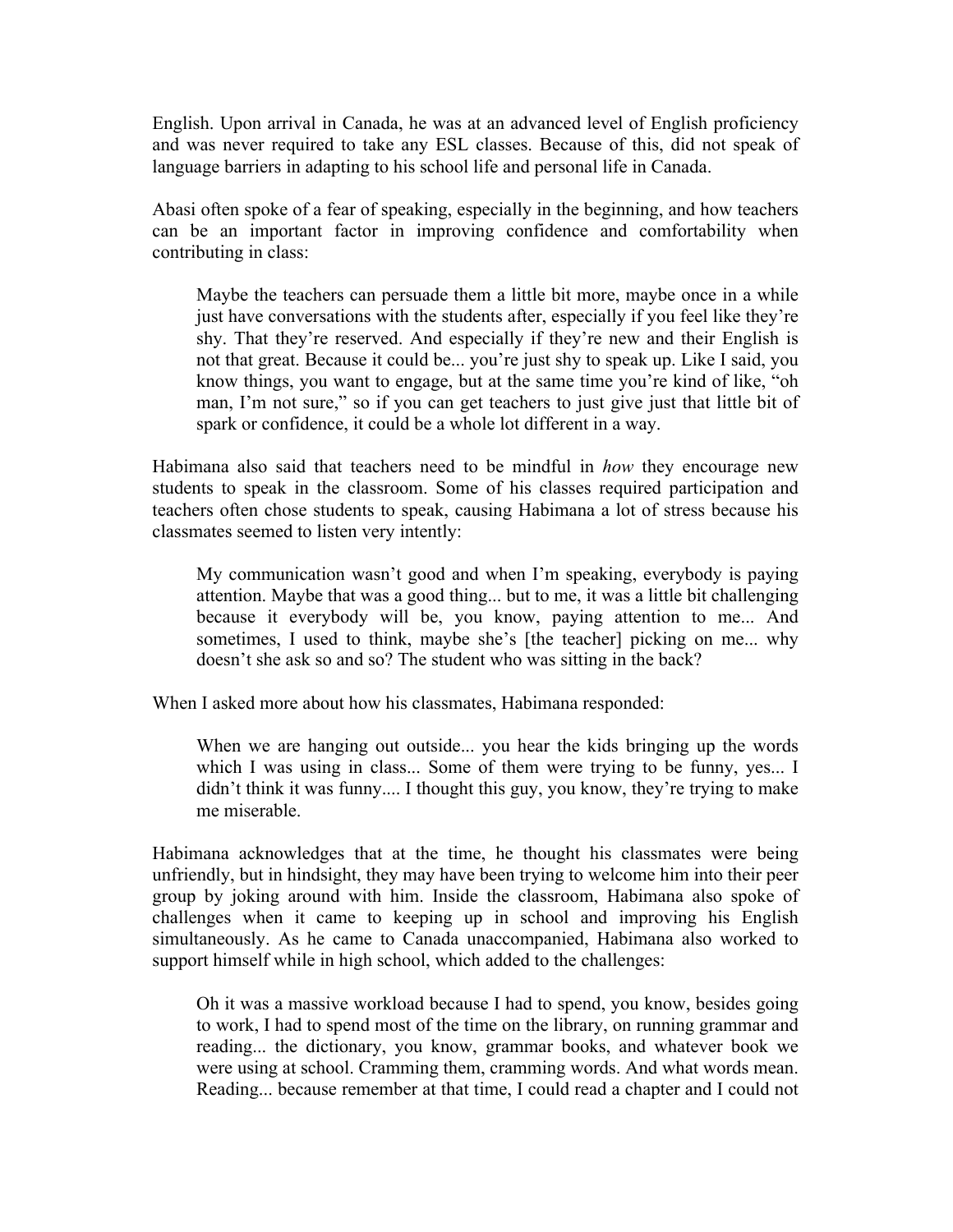understand a thing. So I had to check in a dictionary, you know, every single word in the chapter.

Abasi, on the other hand, discussed difficulties when it came to speaking. He spoke of how he relied on sports, specifically soccer, to help him meet new friends and improve his language:

I started opening up more and then that changed me a little bit, in a way, to be more comfortable. And, from then on, then I started getting, you know, that's when I started meeting new Canadians and stuff, once I started playing soccer with them. I started becoming more comfortable talking to them because you can say something to them after that, right?

*Culture.* Discussions of culture largely centred on academic culture. All participants spoke of numerous, and significant, differences between their schooling in Ontario and in their home countries, which were sometimes unsettling. However, they seemed to have found the Canadian academic culture much more inviting, positive, and productive. Abasi said that:

The teaching methods there [in Tanzania]... it's like you're a robot basically. They just want to jam things into your head and you don't really study things, you memorize things, which is useless in my opinion. I'm not learning. It's useless to me. Here, it's different. You study things and teachers will tell you, 'Make mark of this because it might be in the test.' Not like a whole book, you study the most important things. And I like that system. It was much better that way, makes it so much easier.

Joseph echoed these thoughts when describing the differences between teaching methods in Rwanda and Canada:

School in Rwanda is more difficult than here I would say, because it's less practical. We took a lot of notes, a lot of writing. But we lacked practical, like we didn't have labs as we did here, so it was really more like they give you a lot of information and you have to go on your own and figure out what information's important to you. While here, everything is practical. Like for example chemistry, we took our chemistry classes in labs. Everything was there. Back home in Rwanda, it was in a classroom, so it was just writing and drawings. We didn't really see the actual apparatus.

The participants also all separately discussed differences in student-teacher relationships and interaction. For example, Habimana said:

In Rwanda, the students will find they don't have any relationship... the teacher, they call them professor in high school, so they're in the high position... there's not any communication besides showing up in class, teach, give you an exam.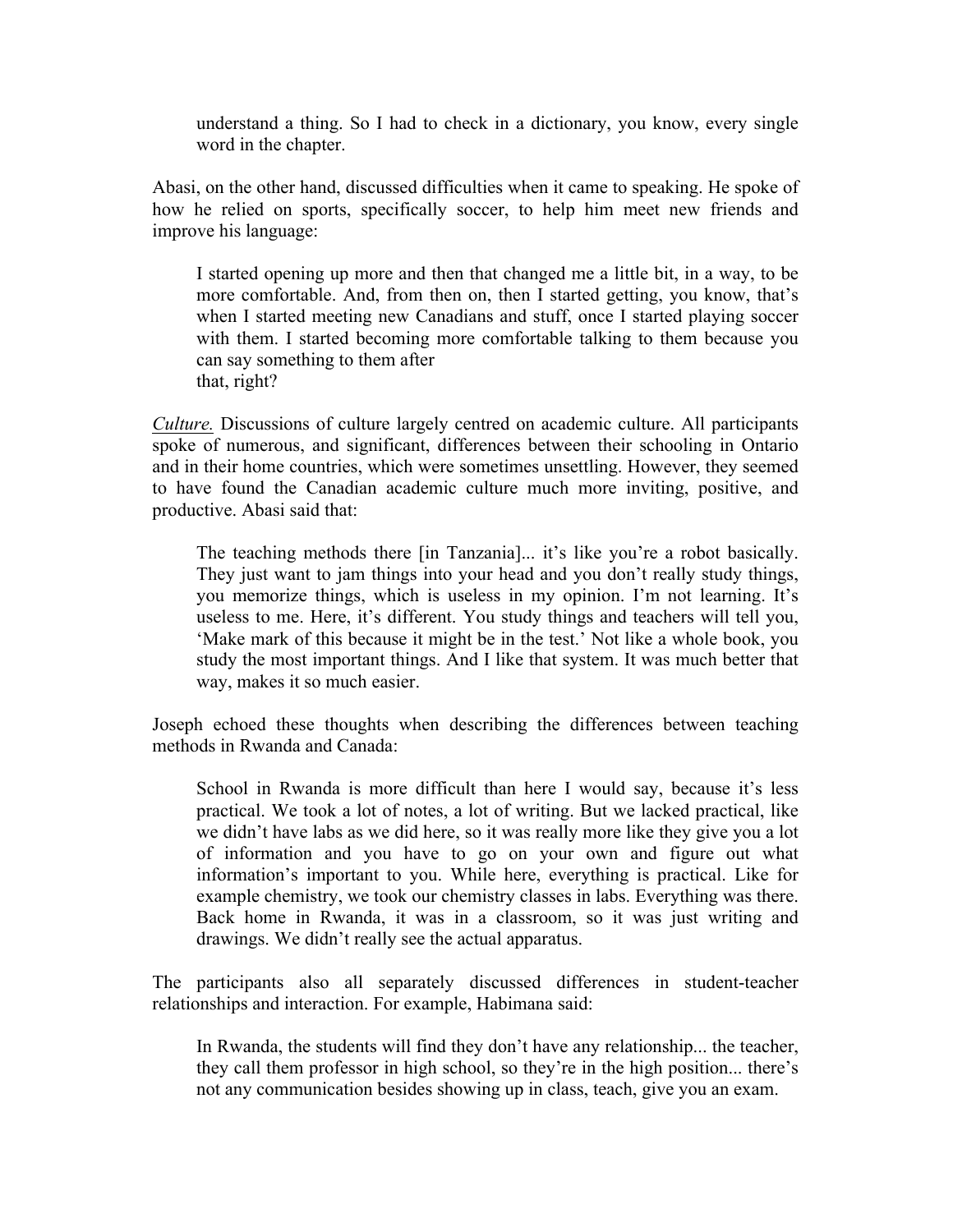That's what I thought when I came to high school [in Canada]. I thought that's what the same things, but I found it's different. They, you know, communicate, you approach them. Tell them whatever you want. Whatever's in your mind.

Joseph also talked about relationships being different than what he was used to in Rwanda, saying:

Back in Rwanda, you fear your teachers. You were afraid of them. Like, you don't say anything unless they ask you … but here, students are, they're outspoken, you know, they chat with their teachers about anything. You can ask questions and all that. We also could ask questions but we actually feared our teachers because they could, you know, give you spanks and all that stuff. Regardless, even in high school, we could still get spanked, so… [laughing]

Abasi echoed this experience, saying that in Tanzania, the emphasis was on "being on time, grades. So if you're not that smart and you fail all your subjects, your butt is gonna hurt." He claimed that relationships with teachers in Ontario were much friendlier. However, while the participants spoke this way in hindsight, they also discussed how this new student-teacher relationship model was confusing at first, and that they did not approach teachers for help or conversation. This led to some issues when it came to certain assignments and misunderstandings. Perhaps the most poignant was with Habimana, who had never even seen a computer before arriving in Canada. Yet, upon arrival, he was expected to type and submit assignments for his classes. One math teacher math teacher even required students to use a special software program to complete assignments. Habimana said:

It was my first time to use a computer. For them [the other students], it was quick. They know whatever is going on. To me, even typing... the teachers in high school, they expect me to hand in typed material, and I don't know how to type. And again, I'm learning how to use a computer and how to turn on a computer.

Like I remember this math class which they... the teacher, she expected us to use computer. I had no clue whatsoever, and she gave me a zero. I solved it on the paper. But she didn't want paper because she didn't know that I'm computer illiterate... and she don't want to know why. She should've asked "Why didn't you use computer?" But she didn't want to know.

This was an extremely telling example of the ways in which Habimana was failed by his school and his teachers, who instead of trying to understand his background, assumed that he had the same knowledge and skills as the other students in the class.

Joseph described a similar lack of resources back home in Rwanda that impacted his schooling here in Canada, though not as significantly as in Habimana's case. For example, Joseph said that chemistry classes were taught in the classroom, whereas in Canada, students have access to labs and materials to better teach chemistry concepts. In addition, Joseph said that they relied mainly on textbooks and rarely had access to a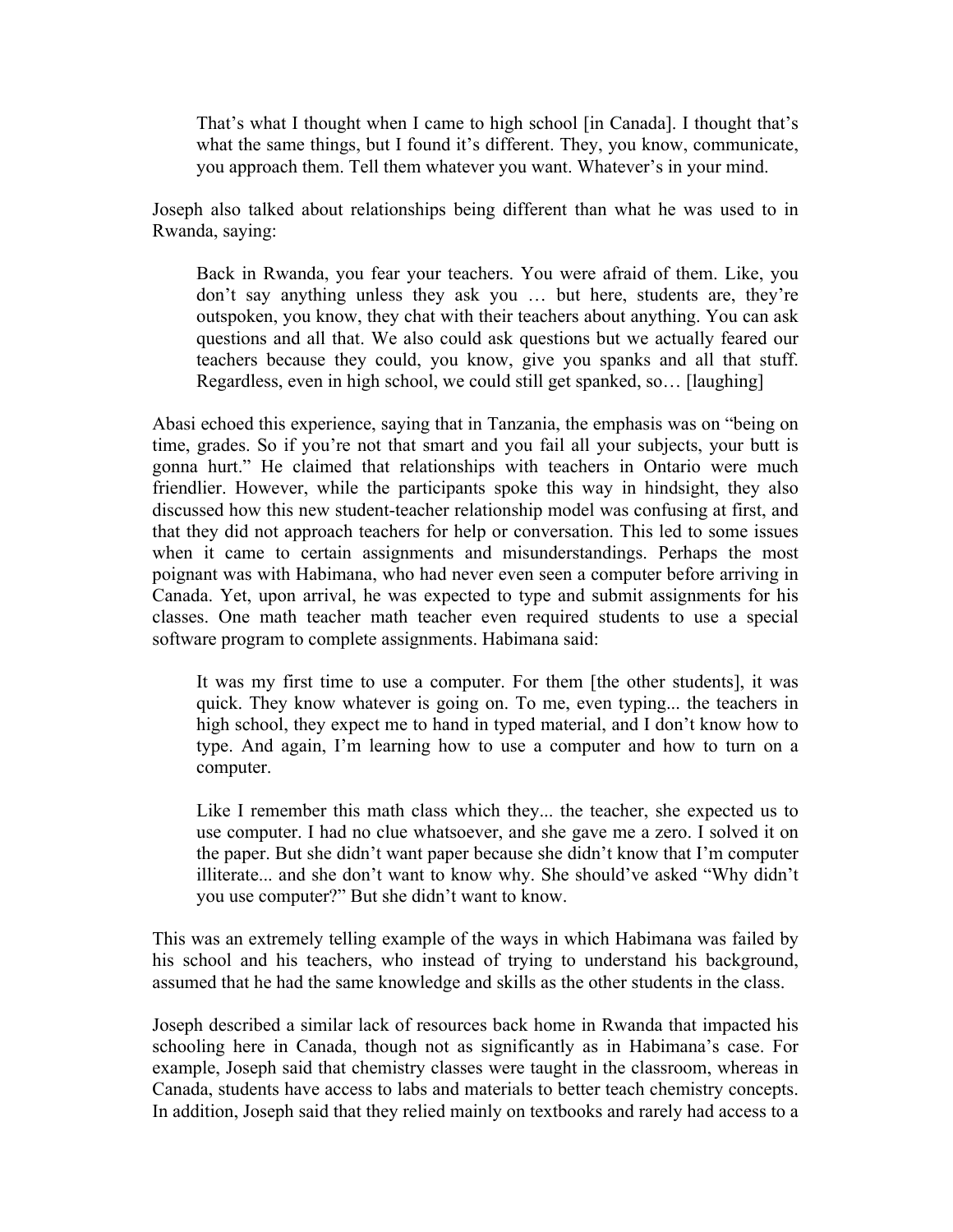computer at school. He said, "We went to labs like once a month 'cause we had to take turns. We barely did experiments. It was like one experiment each month." While Joseph did not face the same difficulties as Habimana, and specifically did not describe these differences as challenges, these statements show the importance of teachers recognizing the various backgrounds and experiences of students in assigning tasks and especially in using new technologies or methods in the classroom.

Speaking more in terms of Canadian culture, rather than academic culture, Joseph discussed how he found it difficult to relate to peers at first:

When you first get here, because you don't understand certain things, it's kind of hard to fit in, so I would say maybe my first week, I was nervous and paranoid. I'm like "How can I possibly relate to these kids?" because their whole life, this is what they know, but me, this is new to me, so… but as time went on, I was getting along with kids. Because we didn't watch the same TV shows, we didn't eat the same food, we didn't dress the same. But then after some time, as time went on, the things start to change.

*Race.* Habimana attended a school where he was not only the only African student, but the only black student. He recounted that "in my school, there was just so many kids who would show up anywhere I am standing and kids have much interest in me." He saw this interest in him as a positive thing because he was able to meet his peers. Joseph also had similar experiences that he also described as positive, as it helped him meet new students and make new friends. He said that despite some "ignorant questions here and there,"

They seem to be open, wanting to know more about me and where I come from. Basically wanting to know how it's like where I come from, so it wasn't really that hard for me [to meet new people] because most kids were really interested in knowing basically what it's like where I come from.

While Habimana had positive experiences with classmates, his experiences on the school bus were much more negative. Most students at his school took the bus, and many students had never met him, which seemed to make some students nervous. He remembered that while these students on the bus were not verbally or physically aggressive, they always avoided him:

[They] Just avoid me and they could tell that... ok, it makes sense because I was 20 years old. Those kids were, if they were high school, kids of 17, 18, usually 15, 16... so to see a 20 years old sitting in the bus was kind of strange. And plus he was a black boy who doesn't speak much English.

Similarly, when asked about the approachability of his peers, Abasi said:

If people were friendly to me, then I would have been friends. But people weren't. Like, the Canadians, people that could speak English, that were here for a while, they have their own kind of crew, and there was no approaching.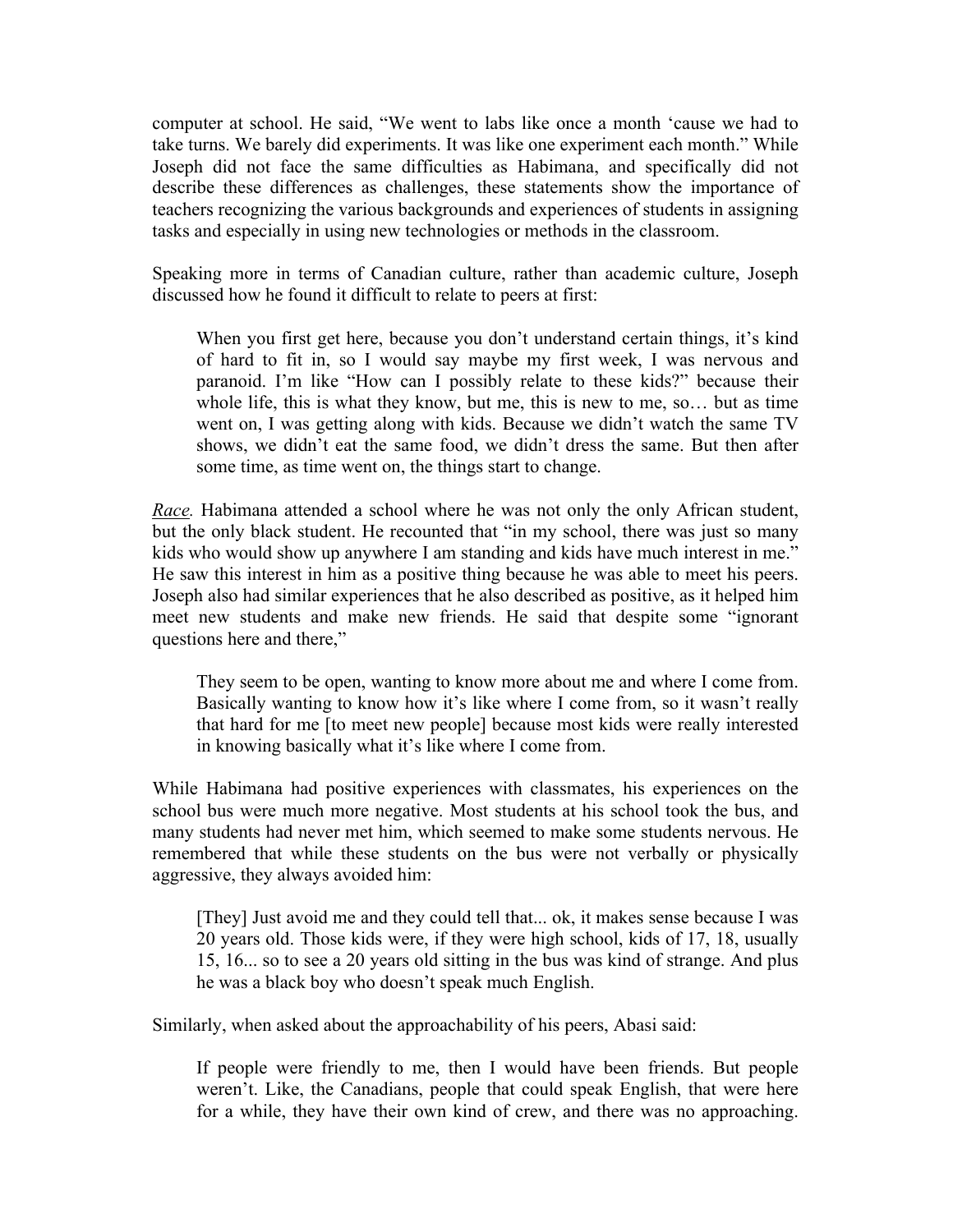They were just doing their own thing, so basically, you find people that you have common things with, and then you start doing things with them.

This particular statement from Abasi demonstrated that if students have difficulty relating to their new peers, they tend to gravitate towards those most like themselves. In Abasi's case, those most like him at his school were also refugee students, students new to Canada, and/or ESL students. Abasi also mentioned that some teachers also tended to gravitate towards students who were most like them. He found it easier to connect with teachers who were immigrants themselves, many of whom he said still had accents, and said that Canadian teachers "would kind of ignore... like if there was another Canadian, they'd hang out with the Canadian students." Habimana also suggested that perhaps teachers may have been afraid to speak to him about certain things. For example, when talking about the math teacher experience, Habimana said that the teacher should have asked him why he completed the assignment on paper instead of on the computer, but that "it's a sensitive case. Because the other kids... sitting there in the classroom... if she could've come to me asking me a bunch of questions, some people they could see it as a racist or something. It's probably because she didn't want to get involved in sensitive cases."

### **Discussion & Recommendations**

Despite the numerous and varied challenges faced by these participants, they were all able to complete their secondary school education. One aspect that was cited as contributing to their success was support. In all of the interviews, across all topics of discussion, the importance of support in the classroom, and in the school, was a prevalent theme. The experiences and challenges outlined in this paper, with regards to language, culture, and race, could all be mitigated, or at least managed, if there were some level of school-wide support effort. For example, Abasi spoke about a need for mentors from the community who have had similar experiences, as he thought that hearing about the experiences of others would have helped him, especially in gaining confidence in his language use. Abasi said he needed that push and for someone to say, "Listen, don't be afraid that you're going to say something wrong... so just speak up. Don't worry about it and nobody's going to laugh. People will correct you, if anything. And you're going to benefit from that." This recommendation for mentors is something that is strongly supported in the literature. For example, Whiteman (2005) describes the importance of mentorship programs in which veteran students are paired with new students to help them adjust to the new school culture and expectations, as well as build their confidence in their English language skills. Interestingly, this was something that was repeated very closely by Abasi, who talked about how Canadian student mentors would help with the adjustment to Canada, while former refugee students could offer a more personal and understanding mentoring relationship given that they have been through a similar situation.

Joseph actually had access to these peer mentors who had experienced similar backgrounds and had already adapted to life in Canada. These mentors helped him adapt to school, encouraged him to participate extracurricular clubs and activities, and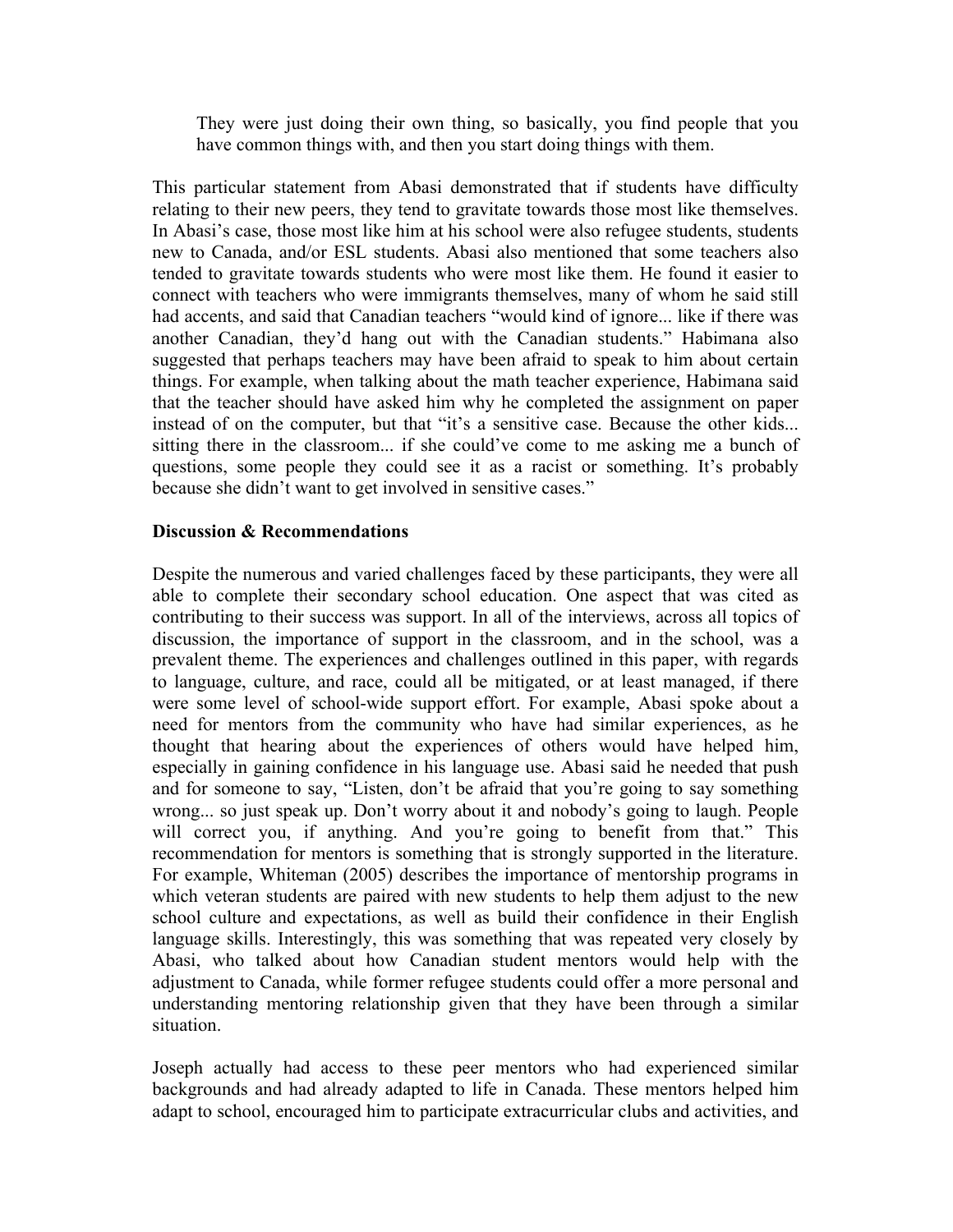provided his first friends in Canada. Joseph thought that peer mentors were even better than community mentors, saying:

I think it's better a student because you can relate to them. If they bring you someone older from the community, you won't feel comfortable talking to them about certain things, so someone your age, maybe your gender as well... That would be perfect because you have the same mindset except maybe you might have different backgrounds, but you pretty much are on the same level of, you know, knowledge and all other things… because you can relate to them.

While Abasi's and Joseph's opinions may differ on exactly *who* to have as mentors, the overarching theme was that mentors are extremely important in the adaptation to both school and life in Canada.

A concerted, school-wide effort is also important in supporting African refugee students. This effort was apparent at Joseph's school, and acted as an excellent support system. For example, when Joseph and his brother first arrived in Canada, they relied on social assistance, which meant that they could not afford class trips or school uniforms. To help, these things were paid for by the school, indicating support even at the administrative level. In addition, the school provided the opportunity for Joseph to educate not only his schoolmates and community members about his life experiences, by giving motivational speeches. By encouraging Joseph to educate others, the school was also attempting to educate the community and other schools in the area about the experiences and lives of refugee students. This was an excellent example of a school-wide effort that even expanded into the community.

While the ideal is a school-wide effort, the literature indicates that the onus is placed on one teacher or one principal (Opoku-Dapaah, 1992; Virtue, 2009). This was seen in interviews with Abasi and Habimana. First of all, when I asked Habimana if the school knew his background, and specifically the fact that he had never used a computer before coming to Canada, he said, "Yeah, because that's the reason they put me in grade 11, and they know I couldn't." While the principal was aware of his background since he was responsible for testing, he did not inform Habimana's individual teachers of the situation. Habimana required, and would have benefited strongly from, a school-wide effort in promoting his academic transition and ultimately, his academic success.

Abasi also spoke of the onus being placed on one teacher. He described how as a refugee student, he found it easier to connect with teachers who were immigrants or ESL speakers. To illustrate, Abasi spoke of one male teacher, an immigrant himself, who went out of his way to connect with him. Abasi said that many Canadian teachers would "hang out with the Canadian students," but this particular teacher acted as a strong support system for Abasi, especially with regards to improving his confidence level when speaking English. The lack of support from other teachers was demonstrated when Abasi said that because this one teacher was so influential and helpful to him, he took classes with this teacher simply to be in his class, even though "some classes I really didn't care for." Instead of choosing classes of interest, Abasi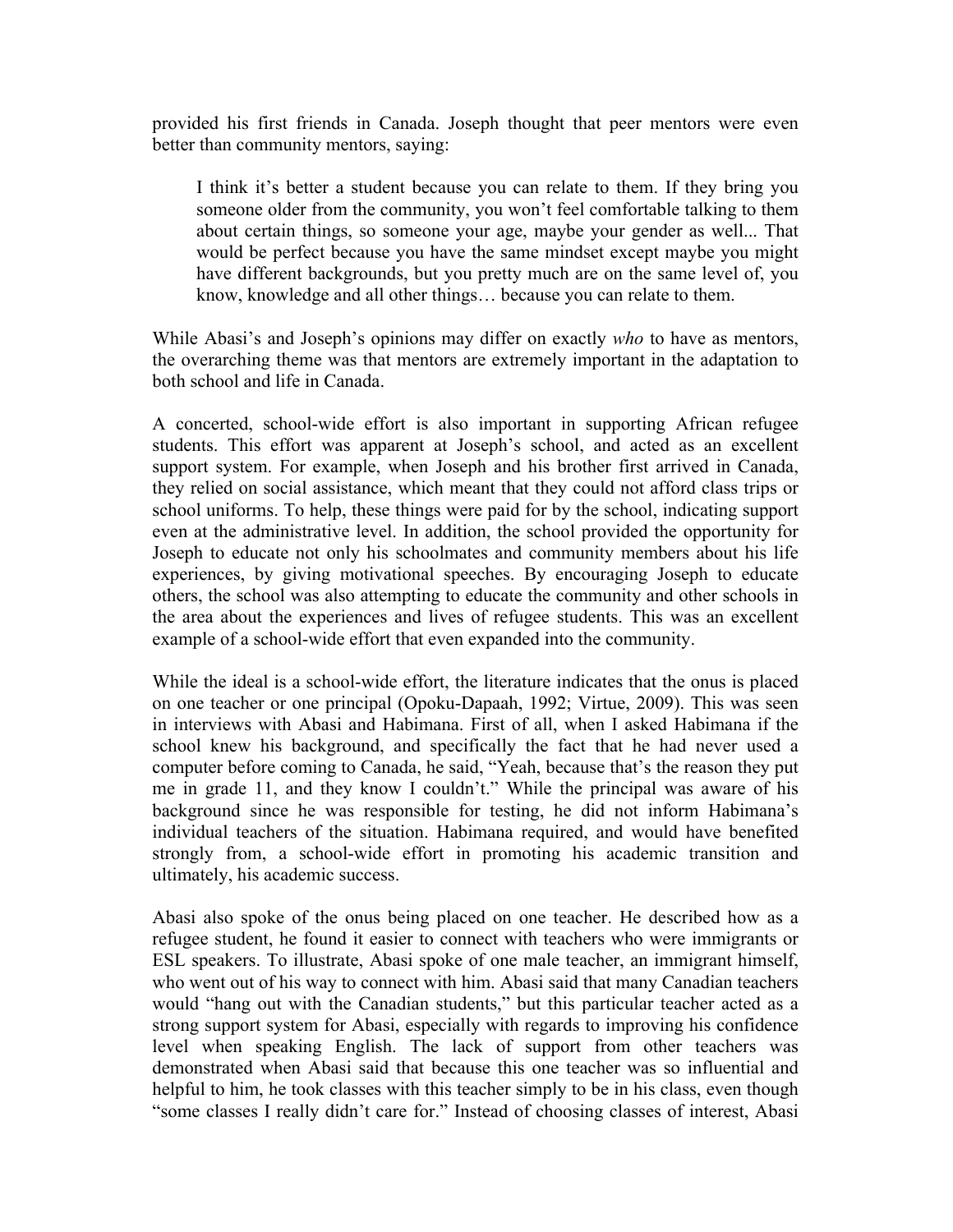chose classes when he could with the only strong support system that he knew within the school.

A school-wide effort does not only include a concerted effort between teachers and administration, or the provision of peer mentors, but may also include academic help (Davies, 2008; Dooley, 2009; Dooley & Thangaperumal, 2011; Naidoo, 2009) and teaching academic skills such as handwriting (DeCapua & Marshall, 2011). Joseph's school was the only one of the three participants that did provide additional academic help outside of classroom hours. As for teaching skills, Habimana in particular would have benefitted from additional support in teaching academic writing skills and general computer and typing skills. In addition, Joseph mentioned that cultural orientation classes, perhaps as soon as he arrived, would have been very useful in helping him adjust to life in Canada. While these classes would not be academic in nature, they would be part of a school-wide effort that looks to support refugee students in all aspects of their new lives, in an overall attempt to increase their chances of success at school. As such, the experiences, challenges, and ideas shared here call for the need for teachers and school staff to work together both within the school, and in the community, to best support young adult African refugee students. This school-wide effort should include extra academic support, culturally relevant pedagogy and teaching, professional development for teachers, and the provision of guidance counsellors and/or peer mentors. In addition, this school-wide effort should include diversity and sensitivity training not only for teachers and principals, but also for students. This type of effort would enable students to excel and overcome some of the most common challenges faced by young adult African refugee students. Without a concerted and joint effort from the Ministry of Education, school boards, teachers, and students, African young adult refugee students may not be able to meet their full potential at the secondary school level.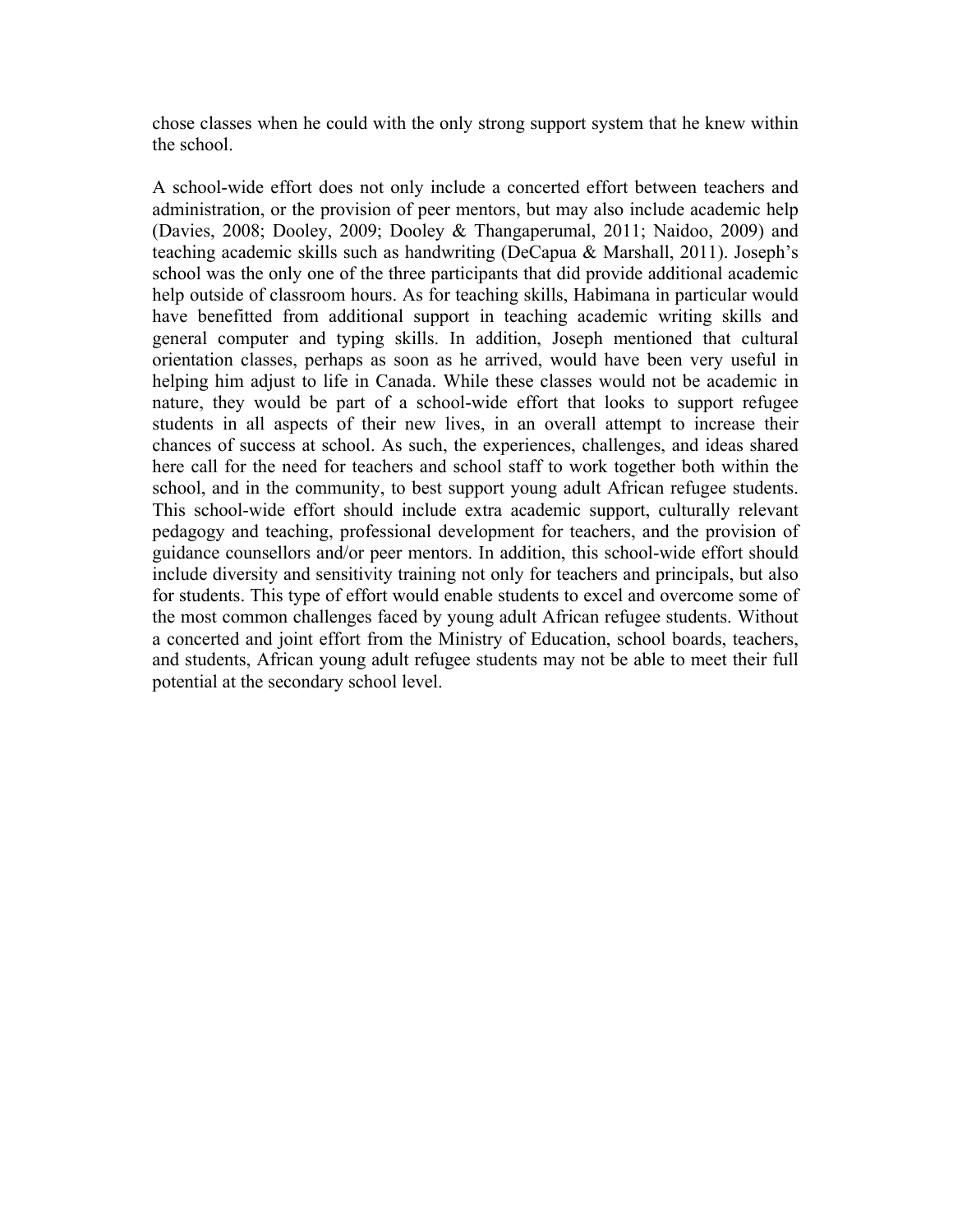#### **References**

Anders, A. (2012). Lessons from a postcritical ethnography, Burundian children with refugee status, and their teachers. *Theory Into Pracice, 51*, 99-106.

Cassity, E. & Gow, G. (2005). Making up for lost time: The experiences of Southern Sudanese young refugees in high schools. *Youth Studies Australia, 24*(3), 51-55.

Citizenship and Immigration Canada. (2013). *The refugee system in Canada.* Retrieved from http://www.cic.gc.ca/english/refugees/canada.asp

Citizenship and Immigration Canada (2015). *Immigration overview: Permanent and temporary residents.* Retrieved from http://www.cic.gc.ca/english/resources/statistics/menufact.asp

Creswell, J.W. (2012). *Educational research: Planning, conducting, and evaluating qualitative research. Fourth edition.* Boston: Pearson Education.

Davies, A.Z. (2008). Characteristics of adolescent Sierra Leonean refugees in public schools in New York City. *Education and Urban Society, 40*(3), 361-376.

DeCapua, A., & Marshall, H.W. (2010). Students with limited or interrupted formal education in US classrooms. *Urban Review, 42,* 159-173.

DeCapua, A., & Marshall, H.W. (2011). Reaching ELLs at risk: Instruction for students with limited or interrupted formal education. *Preventing School Failure, 55*(1), 35-41.

Dooley, K. (2009). Re-thinking pedagogy for middle school students with little, no, or severely interrupted schooling. *English Teaching: Practice and Critique, 8*(1), 5-22.

Dooley, K.T., & Thangaperumal, P. (2011). Pedagogy and participation: Literacy education for low-literate refugee students of African origin in a western school system. *Language and Education, 25*(5), 385-397.

Fiske, E.B., & Ladd, H.F. (2004). *Elusive equity: Education reform in post-apartheid South Africa.* Washington, DC: Brookings Institution Press.

Glesne, C. (2006). *Becoming qualitative researchers: An introduction.* Boston: Pearson Education.

Havighurst, R.J. (1974). Opportunity, equity, or equality. In A. Kopan & H. Walberg (Eds.) *Rethinking educational equality.* (pp. 84-103). Berkeley, CA: McCutchan Publishing Corporation.

Holstein, J.A., & Gubrium, J.F. (1995). *The active interview*. Thousand Oaks, CA: Sage Publications.

Kanu, Y. (2008). Educational needs and barriers for African refugee students in Manitoba. *Canadian Journal of Education, 31*(4), 915-940.

Keddie, A. (2012). Pursuing justice for refugee students: Addressing issues of cultural (mis) recognition. *International Journal of Inclusive Education, 16*(12), 1295-1310.